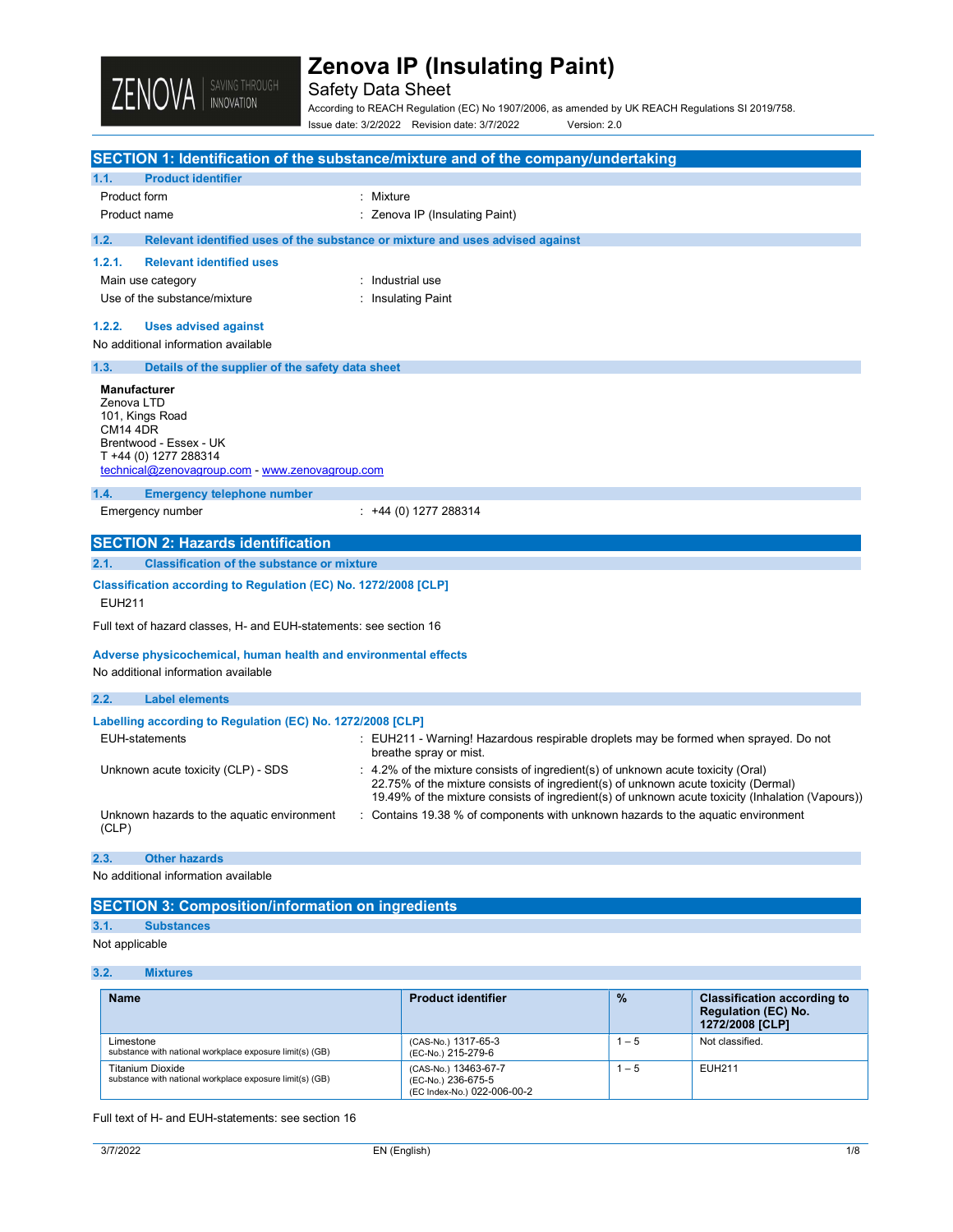## Safety Data Sheet

According to REACH Regulation (EC) No 1907/2006, as amended by UK REACH Regulations SI 2019/758.

| According to REACH Regulation (EC) NO 1907/2006, as amended by ON REACH Regulations 31 2019/756. |                                                                                                                                                                                                                                               |  |
|--------------------------------------------------------------------------------------------------|-----------------------------------------------------------------------------------------------------------------------------------------------------------------------------------------------------------------------------------------------|--|
| <b>SECTION 4: First aid measures</b>                                                             |                                                                                                                                                                                                                                               |  |
| <b>Description of first aid measures</b><br>4.1.                                                 |                                                                                                                                                                                                                                               |  |
| First-aid measures after inhalation                                                              | : If breathing is difficult, remove victim to fresh air and keep at rest in a position comfortable for<br>breathing. Get medical advice/attention if you feel unwell.                                                                         |  |
| First-aid measures after skin contact                                                            | : If skin irritation occurs: Wash skin with plenty of water. Obtain medical attention if irritation<br>persists.                                                                                                                              |  |
| First-aid measures after eye contact                                                             | : IF IN EYES: Rinse cautiously with water for several minutes. Remove contact lenses, if present<br>and easy to do. Continue rinsing. If eye irritation persists: Get medical advice/attention.                                               |  |
| First-aid measures after ingestion                                                               | : Do not induce vomiting without medical advice. Never give anything by mouth to an<br>unconscious person. Get medical advice/attention if you feel unwell.                                                                                   |  |
| 4.2.<br>Most important symptoms and effects, both acute and delayed                              |                                                                                                                                                                                                                                               |  |
| Symptoms/effects after inhalation                                                                | : May cause irritation to the respiratory tract.                                                                                                                                                                                              |  |
| Symptoms/effects after skin contact                                                              | May cause skin irritation. Repeated exposure may cause skin dryness or cracking.                                                                                                                                                              |  |
| Symptoms/effects after eye contact                                                               | : May cause eye irritation. Symptoms may include discomfort or pain, excess blinking and tear<br>production, with possible redness and swelling.                                                                                              |  |
| Symptoms/effects after ingestion                                                                 | : May be harmful if swallowed. May cause gastrointestinal irritation, nausea, vomiting and<br>diarrhea.                                                                                                                                       |  |
| 4.3.                                                                                             | Indication of any immediate medical attention and special treatment needed                                                                                                                                                                    |  |
|                                                                                                  | Symptoms may be delayed. In case of accident or if you feel unwell, seek medical advice immediately (show the label where possible).                                                                                                          |  |
| <b>SECTION 5: Firefighting measures</b>                                                          |                                                                                                                                                                                                                                               |  |
| 5.1.<br><b>Extinguishing media</b>                                                               |                                                                                                                                                                                                                                               |  |
| Suitable extinguishing media                                                                     | : Use extinguishing media appropriate for surrounding fire.                                                                                                                                                                                   |  |
| Unsuitable extinguishing media                                                                   | Do not use water jet.                                                                                                                                                                                                                         |  |
| 5.2.<br>Special hazards arising from the substance or mixture                                    |                                                                                                                                                                                                                                               |  |
| Fire hazard                                                                                      | : Products of combustion may include, and are not limited to: oxides of carbon.                                                                                                                                                               |  |
| 5.3.<br><b>Advice for firefighters</b>                                                           |                                                                                                                                                                                                                                               |  |
| Protection during firefighting                                                                   | : Keep upwind of fire. Wear full fire fighting turn-out gear (full Bunker gear) and respiratory<br>protection (SCBA).                                                                                                                         |  |
| <b>SECTION 6: Accidental release measures</b>                                                    |                                                                                                                                                                                                                                               |  |
| 6.1.                                                                                             | Personal precautions, protective equipment and emergency procedures                                                                                                                                                                           |  |
| General measures                                                                                 | : Use personal protection recommended in Section 8. Isolate the hazard area and deny entry to<br>unnecessary and unprotected personnel.                                                                                                       |  |
| 6.1.1.<br>For non-emergency personnel<br>No additional information available                     |                                                                                                                                                                                                                                               |  |
| 6.1.2.<br>For emergency responders                                                               |                                                                                                                                                                                                                                               |  |
| No additional information available                                                              |                                                                                                                                                                                                                                               |  |
| 6.2.<br><b>Environmental precautions</b>                                                         |                                                                                                                                                                                                                                               |  |
| Prevent entry to sewers and public waters.                                                       |                                                                                                                                                                                                                                               |  |
| 6.3.<br>Methods and material for containment and cleaning up                                     |                                                                                                                                                                                                                                               |  |
| For containment                                                                                  | : Absorb and/or contain spill with inert material (sand, vermiculite or other appropriate material),<br>then place in suitable container. Do not flush into surface water or sewer system. Wear<br>recommended personal protective equipment. |  |
| Methods for cleaning up                                                                          | : Sweep or shovel spills into appropriate container for disposal. Provide ventilation.                                                                                                                                                        |  |
| <b>Reference to other sections</b><br>6.4.                                                       |                                                                                                                                                                                                                                               |  |

For further information refer to section 8: "Exposure controls/personal protection".

| <b>SECTION 7: Handling and storage</b>       |                                                                                                                                                                                      |  |  |
|----------------------------------------------|--------------------------------------------------------------------------------------------------------------------------------------------------------------------------------------|--|--|
| 7.1.<br><b>Precautions for safe handling</b> |                                                                                                                                                                                      |  |  |
| Precautions for safe handling                | : Avoid contact with skin and eyes. Avoid breathing dust/fume/gas/mist/vapours/spray. Do not<br>swallow. Handle and open container with care. When using do not eat, drink or smoke. |  |  |
| Hygiene measures                             | : Wash contaminated clothing before reuse. Always wash hands after handling the product.                                                                                             |  |  |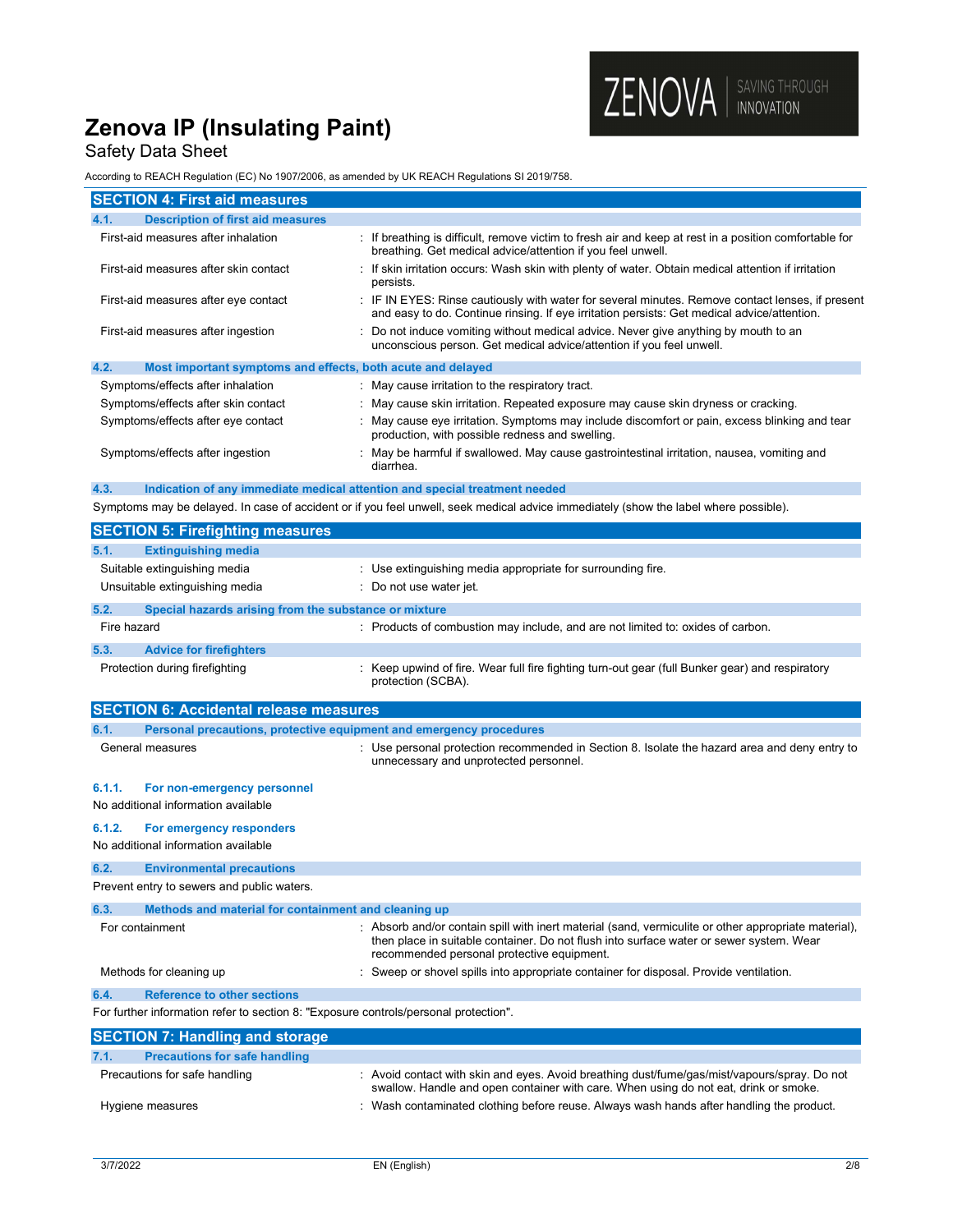### Safety Data Sheet

According to REACH Regulation (EC) No 1907/2006, as amended by UK REACH Regulations SI 2019/758.

#### 7.2. Conditions for safe storage, including any incompatibilities

Storage conditions **Storage conditions** : Keep out of the reach of children. Keep container tightly closed. Store in a dry, cool and wellventilated place.

ZENOVA | SAVING THROUGH

#### 7.3. Specific end use(s)

Insulating Paint.

| <b>SECTION 8: Exposure controls/personal protection</b> |                                                                                                   |  |
|---------------------------------------------------------|---------------------------------------------------------------------------------------------------|--|
| 8.1.<br><b>Control parameters</b>                       |                                                                                                   |  |
| Titanium Dioxide (13463-67-7)                           |                                                                                                   |  |
| <b>United Kingdom - Occupational Exposure Limits</b>    |                                                                                                   |  |
| WEL TWA (OEL TWA) [1]                                   | 10 mg/m <sup>3</sup> (total inhalable)<br>$4$ mg/m <sup>3</sup> (respirable)                      |  |
| WEL STEL (OEL STEL)                                     | 30 mg/m <sup>3</sup> (calculated-total inhalable)<br>12 mg/m <sup>3</sup> (calculated-respirable) |  |

| Limestone (1317-65-3)                                |                                                                                                       |
|------------------------------------------------------|-------------------------------------------------------------------------------------------------------|
| <b>United Kingdom - Occupational Exposure Limits</b> |                                                                                                       |
| WEL TWA (OEL TWA) [1]                                | 10 mg/m <sup>3</sup> (inhalable dust)<br>4 mg/m <sup>3</sup> (respirable dust)                        |
| WEL STEL (OEL STEL)                                  | 30 mg/m <sup>3</sup> (calculated-inhalable dust)<br>12 mg/m <sup>3</sup> (calculated-respirable dust) |

#### 8.2. Exposure controls

#### Appropriate engineering controls:

Ensure good ventilation of the work station.

#### Hand protection:

Wear suitable gloves

#### Eye protection:

Safety glasses or goggles are recommended when using product.

#### Skin and body protection:

Wear suitable protective clothing

#### Respiratory protection:

In case of insufficient ventilation, wear suitable respiratory equipment. Respirator selection must be based on known or anticipated exposure levels, the hazards of the product and the safe working limits of the selected respirator.

#### Environmental exposure controls:

Avoid release to the environment.

#### Other information:

Handle in accordance with good industrial hygiene and safety procedures. Do not eat, drink or smoke when using this product.

| <b>SECTION 9: Physical and chemical properties</b>            |                     |  |
|---------------------------------------------------------------|---------------------|--|
| 9.1.<br>Information on basic physical and chemical properties |                     |  |
| Physical state                                                | : Liguid            |  |
| Colour                                                        | : No data available |  |
| Odour                                                         | : No data available |  |
| Odour threshold                                               | : No data available |  |
| pH                                                            | : No data available |  |
| Relative evaporation rate (butylacetate=1)                    | : No data available |  |
| Melting point                                                 | : No data available |  |
|                                                               |                     |  |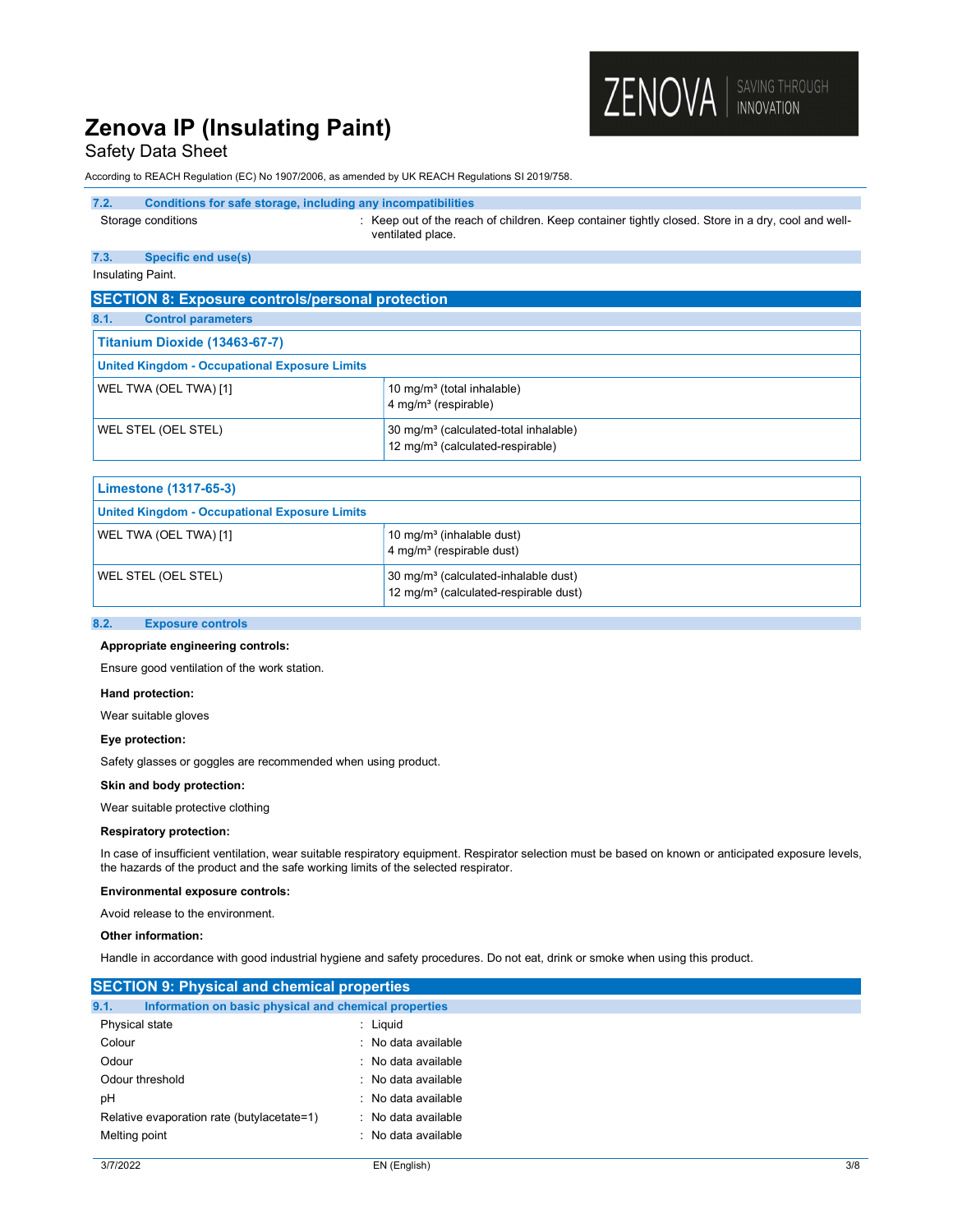## Safety Data Sheet

According to REACH Regulation (EC) No 1907/2006, as amended by UK REACH Regulations SI 2019/758.

| Freezing point                        | No data available   |
|---------------------------------------|---------------------|
| Boiling point                         | : No data available |
| Flash point                           | No data available   |
| Auto-ignition temperature             | No data available   |
| Decomposition temperature             | : No data available |
| Flammability (solid, gas)             | Not flammable       |
| Vapour pressure                       | No data available   |
| Relative vapour density at 20 °C      | No data available   |
| Relative density                      | No data available   |
| Solubility                            | : No data available |
| Partition coefficient n-octanol/water | No data available   |
| Viscosity, kinematic                  | : No data available |
| Viscosity, dynamic                    | No data available   |
| Explosive properties                  | No data available   |
| Oxidising properties                  | : No data available |
| Explosive limits                      | No data available   |
|                                       |                     |

#### 9.2. Other information

No additional information available

|                   | iyo additional imomiation available                          |                                                                                                                                                                                                                                                                          |
|-------------------|--------------------------------------------------------------|--------------------------------------------------------------------------------------------------------------------------------------------------------------------------------------------------------------------------------------------------------------------------|
|                   | <b>SECTION 10: Stability and reactivity</b>                  |                                                                                                                                                                                                                                                                          |
| 10.1.             | <b>Reactivity</b>                                            |                                                                                                                                                                                                                                                                          |
|                   | No dangerous reactions known under normal conditions of use. |                                                                                                                                                                                                                                                                          |
| 10.2.             | <b>Chemical stability</b>                                    |                                                                                                                                                                                                                                                                          |
|                   | Stable under normal conditions.                              |                                                                                                                                                                                                                                                                          |
| 10.3.             | <b>Possibility of hazardous reactions</b>                    |                                                                                                                                                                                                                                                                          |
|                   | No dangerous reactions known under normal conditions of use. |                                                                                                                                                                                                                                                                          |
| 10.4.             | <b>Conditions to avoid</b>                                   |                                                                                                                                                                                                                                                                          |
|                   | Heat. Incompatible materials.                                |                                                                                                                                                                                                                                                                          |
| 10.5.             | <b>Incompatible materials</b>                                |                                                                                                                                                                                                                                                                          |
| Strong oxidizers. |                                                              |                                                                                                                                                                                                                                                                          |
| 10.6.             | <b>Hazardous decomposition products</b>                      |                                                                                                                                                                                                                                                                          |
|                   | May include, and are not limited to: oxides of carbon.       |                                                                                                                                                                                                                                                                          |
|                   |                                                              |                                                                                                                                                                                                                                                                          |
|                   | <b>SECTION 11: Toxicological information</b>                 |                                                                                                                                                                                                                                                                          |
| 11.1.             | Information on toxicological effects                         |                                                                                                                                                                                                                                                                          |
|                   | Acute toxicity (oral)                                        | : Not classified.                                                                                                                                                                                                                                                        |
|                   | Acute toxicity (dermal)                                      | : Not classified.                                                                                                                                                                                                                                                        |
|                   | Acute toxicity (inhalation)                                  | : Not classified.                                                                                                                                                                                                                                                        |
|                   | Titanium Dioxide (13463-67-7)                                |                                                                                                                                                                                                                                                                          |
|                   | LD50 oral rat                                                | > 5000 mg/kg bodyweight Animal: rat, Animal sex: female, Guideline: OECD Guideline 425<br>(Acute Oral Toxicity: Up-and-Down Procedure), Guideline: EPA OPPTS 870.1100 (Acute Oral<br>Toxicity)                                                                           |
|                   | LC50 inhalation rat                                          | 5.09 mg/l/4h                                                                                                                                                                                                                                                             |
|                   | Unknown acute toxicity (CLP) - SDS                           | 4.2% of the mixture consists of ingredient(s) of unknown acute toxicity (Oral)<br>22.75% of the mixture consists of ingredient(s) of unknown acute toxicity (Dermal)<br>19.49% of the mixture consists of ingredient(s) of unknown acute toxicity (Inhalation (Vapours)) |
|                   | Skin corrosion/irritation                                    | Not classified.                                                                                                                                                                                                                                                          |
|                   | Additional information                                       | Based on available data, the classification criteria are not met.                                                                                                                                                                                                        |
|                   | Serious eye damage/irritation                                | Not classified.                                                                                                                                                                                                                                                          |
|                   | Additional information                                       | Based on available data, the classification criteria are not met.                                                                                                                                                                                                        |
|                   | Respiratory or skin sensitisation                            | Not classified.                                                                                                                                                                                                                                                          |
|                   | Additional information                                       | Based on available data, the classification criteria are not met.                                                                                                                                                                                                        |
| 3/7/2022          |                                                              | 4/8<br>EN (English)                                                                                                                                                                                                                                                      |
|                   |                                                              |                                                                                                                                                                                                                                                                          |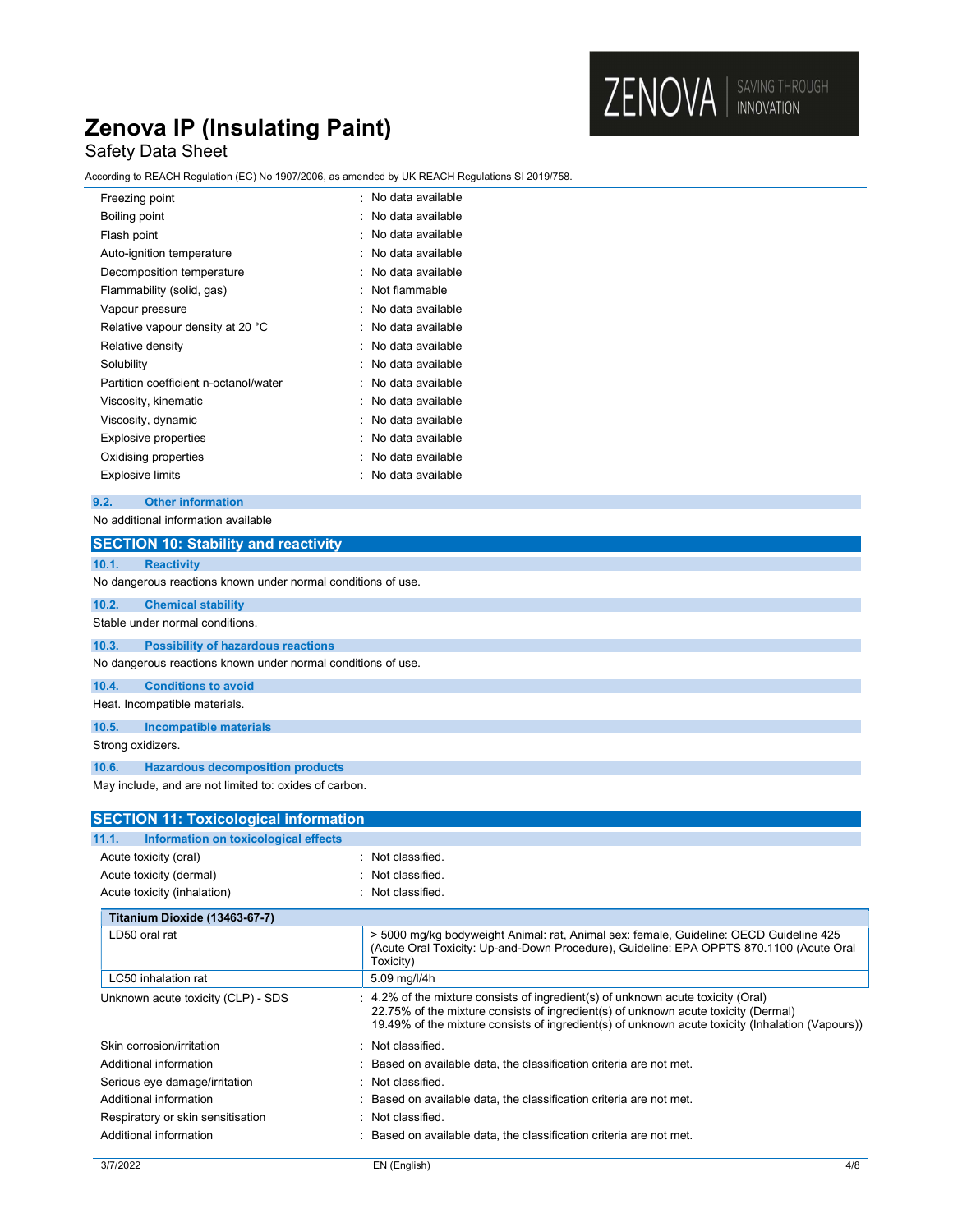## Safety Data Sheet

According to REACH Regulation (EC) No 1907/2006, as amended by UK REACH Regulations SI 2019/758.

| Germ cell mutagenicity | : Not classified.                                                   |
|------------------------|---------------------------------------------------------------------|
| Additional information | : Based on available data, the classification criteria are not met. |
| Carcinogenicity        | : Not classified.                                                   |
| Additional information | : Based on available data, the classification criteria are not met. |
| Reproductive toxicity  | : Not classified.                                                   |
| Additional information | : Based on available data, the classification criteria are not met. |
| STOT-single exposure   | : Not classified.                                                   |
| Additional information | : Based on available data, the classification criteria are not met. |
| STOT-repeated exposure | : Not classified.                                                   |
| Additional information | : Based on available data, the classification criteria are not met. |
| Aspiration hazard      | : Not classified.                                                   |
| Additional information | : Based on available data, the classification criteria are not met. |
| Other information      | : Likely routes of exposure: ingestion, inhalation, skin and eye.   |

ZENOVA | SAVING THROUGH

### SECTION 12: Ecological information

| 12.1.<br><b>Toxicity</b>                                      |                                                                                  |
|---------------------------------------------------------------|----------------------------------------------------------------------------------|
| Ecology - general                                             | : May cause long-term adverse effects in the aquatic environment.                |
| Unknown hazards to the aquatic environment<br>(CLP)           | : Contains 19.38 % of components with unknown hazards to the aquatic environment |
| Hazardous to the aquatic environment, short-<br>term (acute)  | : Not classified.                                                                |
| Hazardous to the aquatic environment, long-<br>term (chronic) | : Not classified.                                                                |
| Titanium Dioxide (13463-67-7)                                 |                                                                                  |

| LC50 - Fish [1]                    | 155 mg/l Test organisms (species): other: Japanese Medaka                                                                                     |
|------------------------------------|-----------------------------------------------------------------------------------------------------------------------------------------------|
| EC50 - Crustacea [1]               | 19.3 mg/l Test organisms (species): Daphnia magna                                                                                             |
| EC50 - Crustacea [2]               | 27.8 mg/l Test organisms (species): Daphnia magna                                                                                             |
| EC50 - Other aquatic organisms [1] | > 100 mg/l Test organisms (species):                                                                                                          |
| EC50 72h - Algae [1]               | > 100 mg/l Test organisms (species): Pseudokirchneriella subcapitata (previous names:<br>Raphidocelis subcapitata, Selenastrum capricornutum) |
| LOEC (chronic)                     | 5 mg/l Test organisms (species): Daphnia magna Duration: '21 d'                                                                               |
| NOEC (chronic)                     | $\geq$ 2.92 mg/l Test organisms (species): Daphnia magna Duration: '21 d'                                                                     |
|                                    |                                                                                                                                               |

| <b>Persistence and degradability</b><br>12.2.      |                                                                                                                                                                |  |
|----------------------------------------------------|----------------------------------------------------------------------------------------------------------------------------------------------------------------|--|
| <b>Zenova IP (Insulating Paint)</b>                |                                                                                                                                                                |  |
| Persistence and degradability                      | Not established.                                                                                                                                               |  |
| <b>Bioaccumulative potential</b><br>12.3.          |                                                                                                                                                                |  |
| <b>Zenova IP (Insulating Paint)</b>                |                                                                                                                                                                |  |
| Bioaccumulative potential                          | Not established.                                                                                                                                               |  |
| 12.4.<br><b>Mobility in soil</b>                   |                                                                                                                                                                |  |
| No additional information available                |                                                                                                                                                                |  |
| <b>Results of PBT and vPvB assessment</b><br>12.5. |                                                                                                                                                                |  |
| No additional information available                |                                                                                                                                                                |  |
| <b>Other adverse effects</b><br>12.6.              |                                                                                                                                                                |  |
| Additional information                             | $\cdot$ No other effects known                                                                                                                                 |  |
| <b>SECTION 13: Disposal considerations</b>         |                                                                                                                                                                |  |
| 13.1.<br><b>Waste treatment methods</b>            |                                                                                                                                                                |  |
| Product/Packaging disposal recommendations         | Dispose of contents/container to hazardous or special waste collection point, in accordance<br>with local, regional, national and/or international regulation. |  |
| <b>SECTION 14: Transport information</b>           |                                                                                                                                                                |  |

In accordance with ADR / IMDG / IATA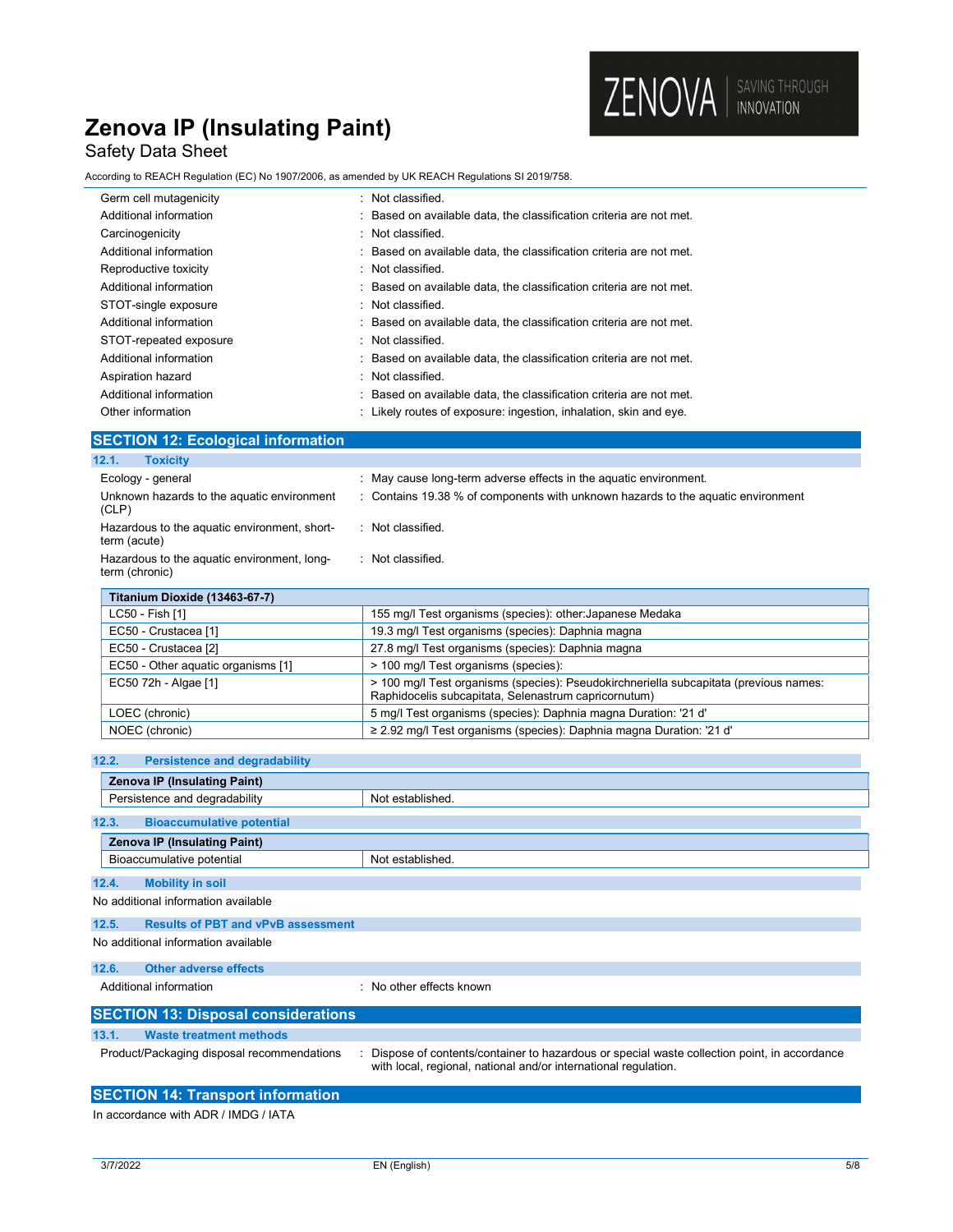### Safety Data Sheet

According to REACH Regulation (EC) No 1907/2006, as amended by UK REACH Regulations SI 2019/758.

| 14.1.<br><b>UN number</b>                                                                                          |                                                                             |  |
|--------------------------------------------------------------------------------------------------------------------|-----------------------------------------------------------------------------|--|
| UN-No. (ADR)                                                                                                       | : Not regulated                                                             |  |
| UN-No. (IMDG)                                                                                                      | : Not regulated                                                             |  |
| UN-No. (IATA)                                                                                                      | : Not regulated                                                             |  |
| 14.2.<br><b>UN proper shipping name</b>                                                                            |                                                                             |  |
| Proper Shipping Name (ADR)                                                                                         | : Not regulated                                                             |  |
| Proper Shipping Name (IMDG)                                                                                        | Not regulated                                                               |  |
| Proper Shipping Name (IATA)                                                                                        | : Not regulated                                                             |  |
| 14.3.<br><b>Transport hazard class(es)</b>                                                                         |                                                                             |  |
| <b>ADR</b>                                                                                                         |                                                                             |  |
| Transport hazard class(es) (ADR)                                                                                   | : Not regulated                                                             |  |
| <b>IMDG</b>                                                                                                        |                                                                             |  |
| Transport hazard class(es) (IMDG)                                                                                  | : Not regulated                                                             |  |
| <b>IATA</b>                                                                                                        |                                                                             |  |
| Transport hazard class(es) (IATA)                                                                                  | : Not regulated                                                             |  |
|                                                                                                                    |                                                                             |  |
| 14.4.<br><b>Packing group</b>                                                                                      |                                                                             |  |
| Packing group (ADR)                                                                                                | : Not regulated                                                             |  |
| Packing group (IMDG)                                                                                               | Not regulated                                                               |  |
| Packing group (IATA)                                                                                               | : Not regulated                                                             |  |
| 14.5.<br><b>Environmental hazards</b>                                                                              |                                                                             |  |
| Dangerous for the environment                                                                                      | : No                                                                        |  |
| Marine pollutant                                                                                                   | : No                                                                        |  |
| Other information                                                                                                  | : No supplementary information available.                                   |  |
|                                                                                                                    |                                                                             |  |
| 14.6.<br><b>Special precautions for user</b>                                                                       |                                                                             |  |
| Special transport precautions                                                                                      | : Do not handle until all safety precautions have been read and understood. |  |
| - Overland transport                                                                                               |                                                                             |  |
| Not regulated                                                                                                      |                                                                             |  |
| - Transport by sea                                                                                                 |                                                                             |  |
| Not regulated                                                                                                      |                                                                             |  |
|                                                                                                                    |                                                                             |  |
| - Air transport<br>Not regulated                                                                                   |                                                                             |  |
|                                                                                                                    |                                                                             |  |
| 14.7.<br>Transport in bulk according to Annex II of Marpol and the IBC Code<br>No additional information available |                                                                             |  |
| <b>SECTION 15: Regulatory information</b>                                                                          |                                                                             |  |
|                                                                                                                    |                                                                             |  |
| 15.1.<br>Safety, health and environmental regulations/legislation specific for the substance or mixture            |                                                                             |  |

Relevant EU provisions transposed through retained EU law

### 15.1.1. EU-Regulations

Contains no REACH substances with Annex XVII restrictions

Contains no REACH candidate substance.

Contains no REACH Annex XIV substances

Contains no substance subject to Regulation (EU) No 649/2012 of the European Parliament and of the Council of 4 July 2012 concerning the export and import of hazardous chemicals.

Contains no substance subject to Regulation (EU) No 2019/1021 of the European Parliament and of the Council of 20 June 2019 on persistent organic pollutants

#### 15.1.2. National regulations

No additional information available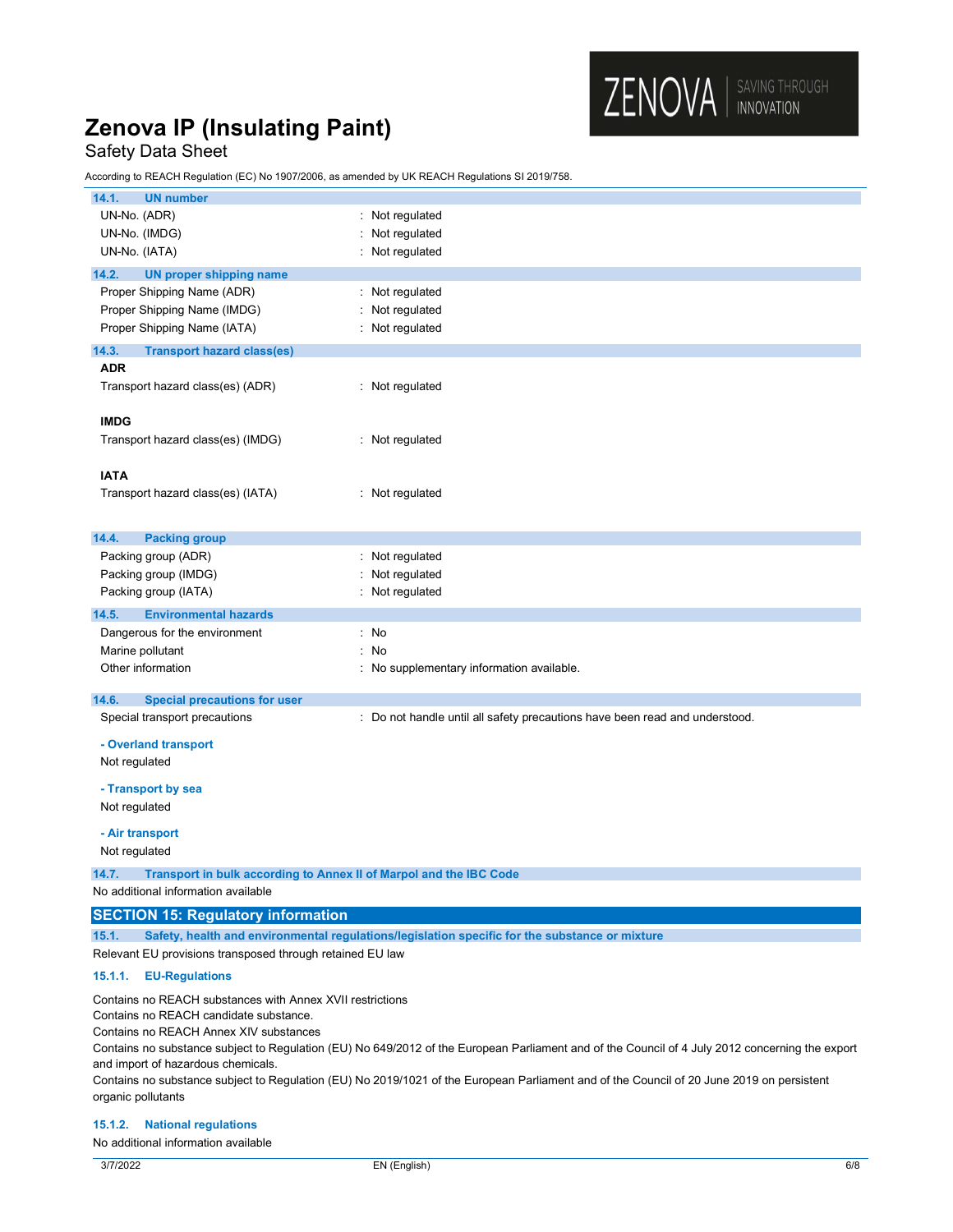## Safety Data Sheet

According to REACH Regulation (EC) No 1907/2006, as amended by UK REACH Regulations SI 2019/758.

#### 15.2. Chemical safety assessment

No chemical safety assessment has been carried out

### SECTION 16: Other information

Indication of changes: Composition.

Abbreviations and acronyms:

| °C - Degrees Celsius                                                                                         |
|--------------------------------------------------------------------------------------------------------------|
| °F - Degrees Fahrenheit                                                                                      |
| ADR - European Agreement concerning the International Carriage of Dangerous Goods by Road.                   |
| ACGIH – American Conference of Governmental Industrial Hygienists                                            |
| ATE - Acute Toxicity Estimate                                                                                |
| <b>BCF</b> - Bioconcentration Factor                                                                         |
| BEI - Biological Exposure Index                                                                              |
| CAS - Chemical Abstracts Service                                                                             |
| CLP – Regulation (EC) No 1272/2008 on the Classification, Labeling and Packaging of substances and mixtures. |
| CMR - Carcinogen, Mutagen, Reproductive toxin                                                                |
| cP – centipoise (unit of dynamic viscosity)                                                                  |
| cSt - centistokes (unit of kinematic viscosity)                                                              |
| DNEL - Derived No-effect Level                                                                               |
| DMEL - Derived Minimal Effect Level                                                                          |
| EC50 - Half maximal effective concentration                                                                  |
| ECHA - European Chemicals Agency                                                                             |
| EC-No. - European Community number                                                                           |
| EU - European Union                                                                                          |
| GHS – Globally Harmonized System of Classification and Labelling of Chemicals                                |
| $h -$ Hours                                                                                                  |
| IATA - International Air Transport Association                                                               |
| IC50 - Inhibition concentration                                                                              |
| IDLH - Immediately Dangerous to Life or Health                                                               |
| IMDG - International Maritime Dangerous Goods                                                                |
| IOELV - Indicative Occupational Exposure Limit Value                                                         |
| KIFS - Swedish Chemicals Agency's (Keml's) Code of Statutes                                                  |
| kPa – kilopascal                                                                                             |
| Koc-Adsorption Coefficient                                                                                   |
| Kow - Octanol-Water Partition Coefficient                                                                    |
| LC50 - Median Lethal Concentration                                                                           |
| LD50 - Median Lethal Dose                                                                                    |
| LOAEL - Lowest Observed Adverse Effect level                                                                 |
| mg/l - Milligram per liter                                                                                   |
| mg/kg - Milligram per kilogram<br>mg/m3 - Milligram per cubic meter                                          |
| Min - Minutes                                                                                                |
| NIOSH - National Institute for Occupational Safety and Health                                                |
| NOEC - No Observed Effect Concentration                                                                      |
| NO(A)EL - No Observed (Adverse) Effect Level                                                                 |
| N.O.S. - Not Otherwise Specified                                                                             |
| OEL - Occupational Exposure Limit                                                                            |
| PBT - Persistent, Bioaccumulative and Toxic                                                                  |
| PCN - Poison Centre Notification                                                                             |
| <b>PNEC</b> – Predicted No Effect Concentration                                                              |
| ppm - Parts per million                                                                                      |
| PVC - Polyvinyl chloride                                                                                     |
| REACH - Registration, Evaluation, Authorisation and Restriction of Chemicals Regulation (EC) No 1907/2006    |
| RID – European Agreement concerning the International Carriage of Dangerous Goods by Rail                    |
| SDS - Safety Data Sheet                                                                                      |
| STEL - Short Term Exposure Limit                                                                             |
| STOT - Specific Target Organ Toxicity                                                                        |
| SVHC - Substance of Very High Concern (CMR, vPvB, PBT)                                                       |
| TDI - Tolerable Daily Intake                                                                                 |
| TLV - Threshold Limit Value                                                                                  |
| TWA – Time Weighted Average                                                                                  |
| UFI - Unique Formulation Identifier                                                                          |
| UN - United Nations                                                                                          |
| vPvB - Very Persistent and Very Bioaccumulative                                                              |
| WEL - Workplace Exposure Limit                                                                               |
| WGK – Wassergefahrdungklasse – German water quality classification                                           |

ZENOVA | SAVING THROUGH